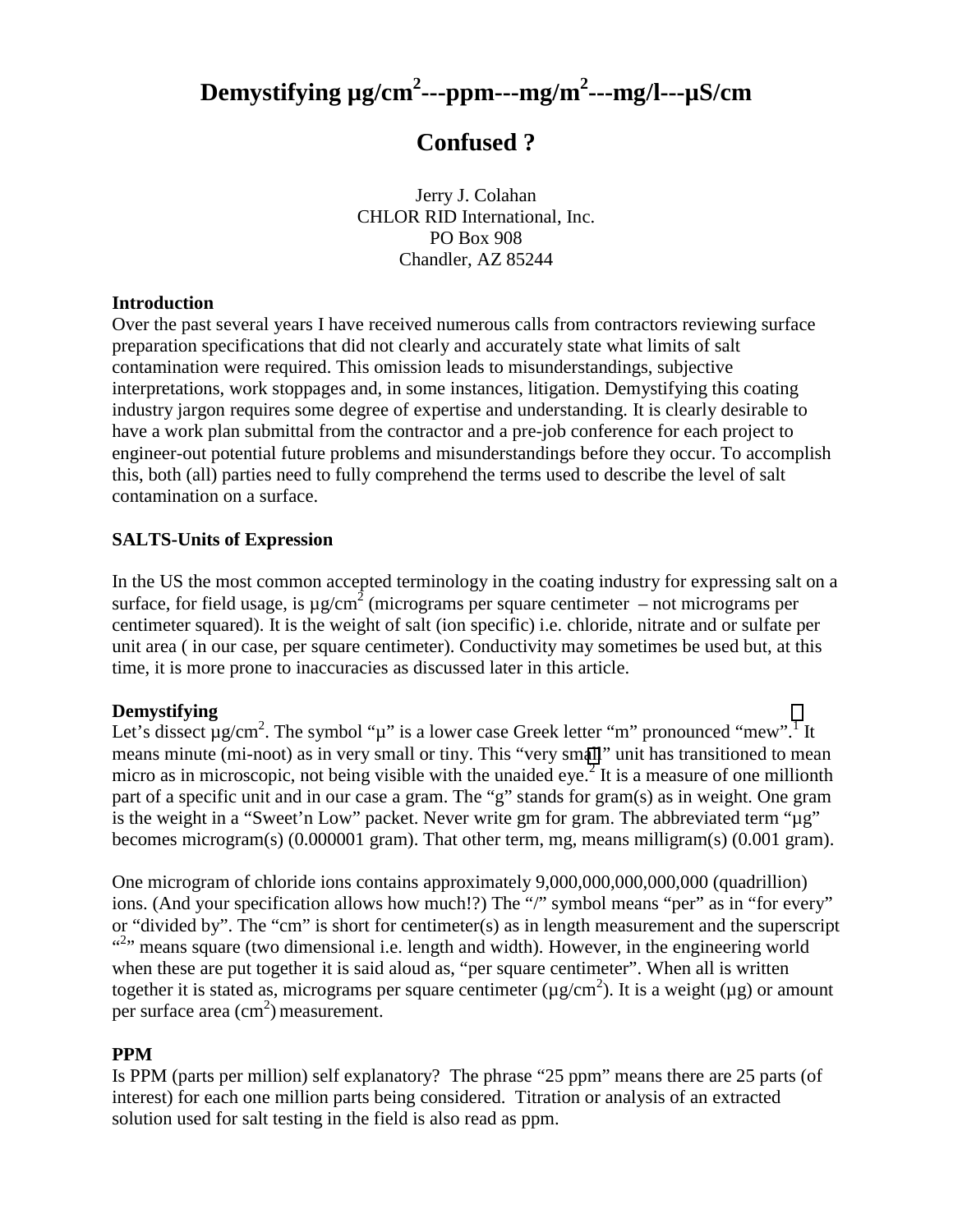However, when the level of salts on a surface became of interest to the painting industry, the temptation was and still is by some, to use the relatively understood concept of ppm. But the use of ppm in the context of indicating levels of salt on a surface is incorrect. When we only know the ppm of salt in solution, the level of salt contamination on the surface cannot be computed. PPM accurately indicates the amount of salt in a volume of liquid but we in the painting industry need to know *how much salt is on a known surface area* not what is in the extracted solution only.

When salts are extracted and analyzed (ppm) in a solution taken from a known volume of liquid (ml) and a known surface area  $(cm<sup>2</sup>)$ , we can then accurately calculate the amount of salt per unit of surface area ( $\mu$ g/cm<sup>2</sup>).

In order to avoid these calculations, it is possible to pre size the wash sample area and pre [si](#page-2-0)ze the amount of wash solution such that the numerical value for ppm is the same as  $\mu$  g/cm<sup>2</sup>.<sup>3</sup> This can be functionally engineered into a surface salt test kit which would increase the reliability and reproducibility of salt testing. However this is not the normal relationship between ppm and  $\mu g/cm^2$ .

## $me/m<sup>2</sup>$

Some specifications use mg/m<sup>2</sup> (milligrams per square meter). The conversion from mg/m<sup>2</sup> to  $\mu$ g/cm<sup>2</sup> is to divide the number (mg) by ten and simply change the units. For example; 25mg/m<sup>2</sup> is the same as  $2.5\mu\text{g/cm}^2$ . This terminology is more often used in Europe than in the US. The conversion from  $\mu$ g/cm<sup>2</sup> to mg/m<sup>2</sup> is to multiply the number ( $\mu$ g) by ten and change the units. For example;  $7\mu$ g/cm<sup>2</sup> is the same as  $70mg/m^2$ . These conversions are precise.

# **Conductivity**

The conductivity of a solution is read as Siemens (S) and can be subdivided into units such as microSiemens ( $\mu$ S) and for a specific area - microSiemens per centimeter ( $\mu$ S/cm). Though conductivity is usually based on a cubic centimeter  $(cm<sup>3</sup>)$  it is not stated as such. For us "old timers" it used to be called micromhos, pronounced micro-mows.

Conductivity is a measure of the ability to transmit electrical current, in our case through an electrolyte, between two distant points converted to a known distance of one centimeter. The ability to conduct electrical current represents the "total" conductive ions (not ion specific) within the solution. In field usage, the solution should have been taken from a pre tested (conductivity of the wash solution prior to washing); pre measured volume of DI (deionized) water and washed from a measured surface area. The pre tested conductivity is subtracted from the extracted solution conductivity which then allows a calculated approximation of chloride ions per unit area. Recognizing that the product of anything multiplied or divided by a doubtful figure is also doubtful. [It](#page-2-0) is therefore assumed that ALL or most of the measured conductivity is due to the chloride ion.<sup>4</sup> However the chloride ion (CI) cannot be calculated precisely from this procedure because of the probability of other salts contributing to the conductivity. In some instances there may be no chloride ions yet there will be significant conductivity.

Table 1 contains "Rules of Thumb" (assumptions) that are sometimes used for converting conductivity to chlorides.